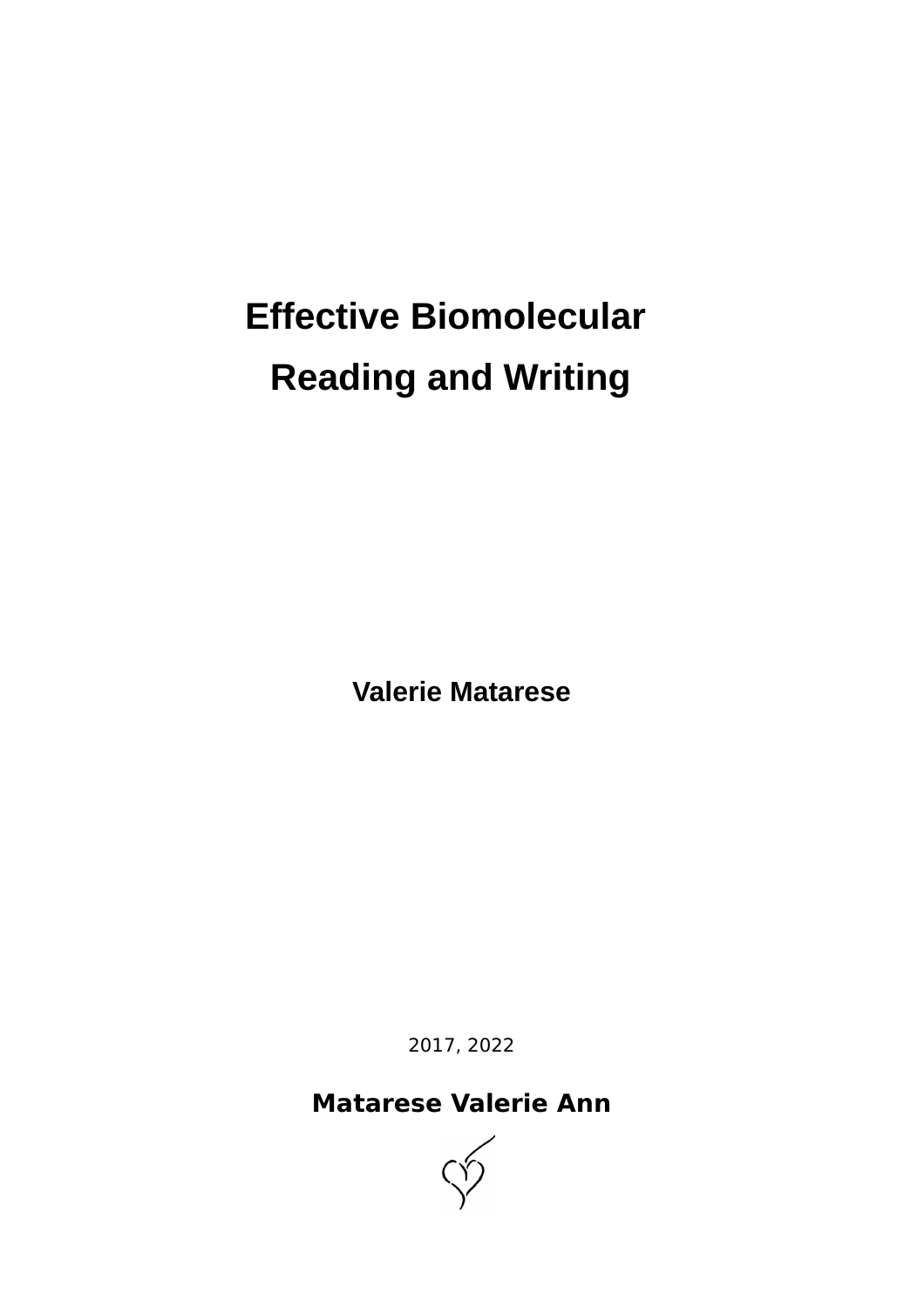Effective Biomolecular Reading & Writing, 2nd edition Copyright © 2017, 2022 by Valerie Ann Matarese

ISBN (print) 979-12-210-0995-8

First edition published in 2017.

All rights reserved. No part of this book may be reproduced in any form or by any electronic or mechanical means, including information storage and retrieval systems, without permission in writing from the publisher.

Published by Matarese Valerie Ann, Via Roma 10, I-31020 Vidor (TV), Italy.

Printed and bound in Italy.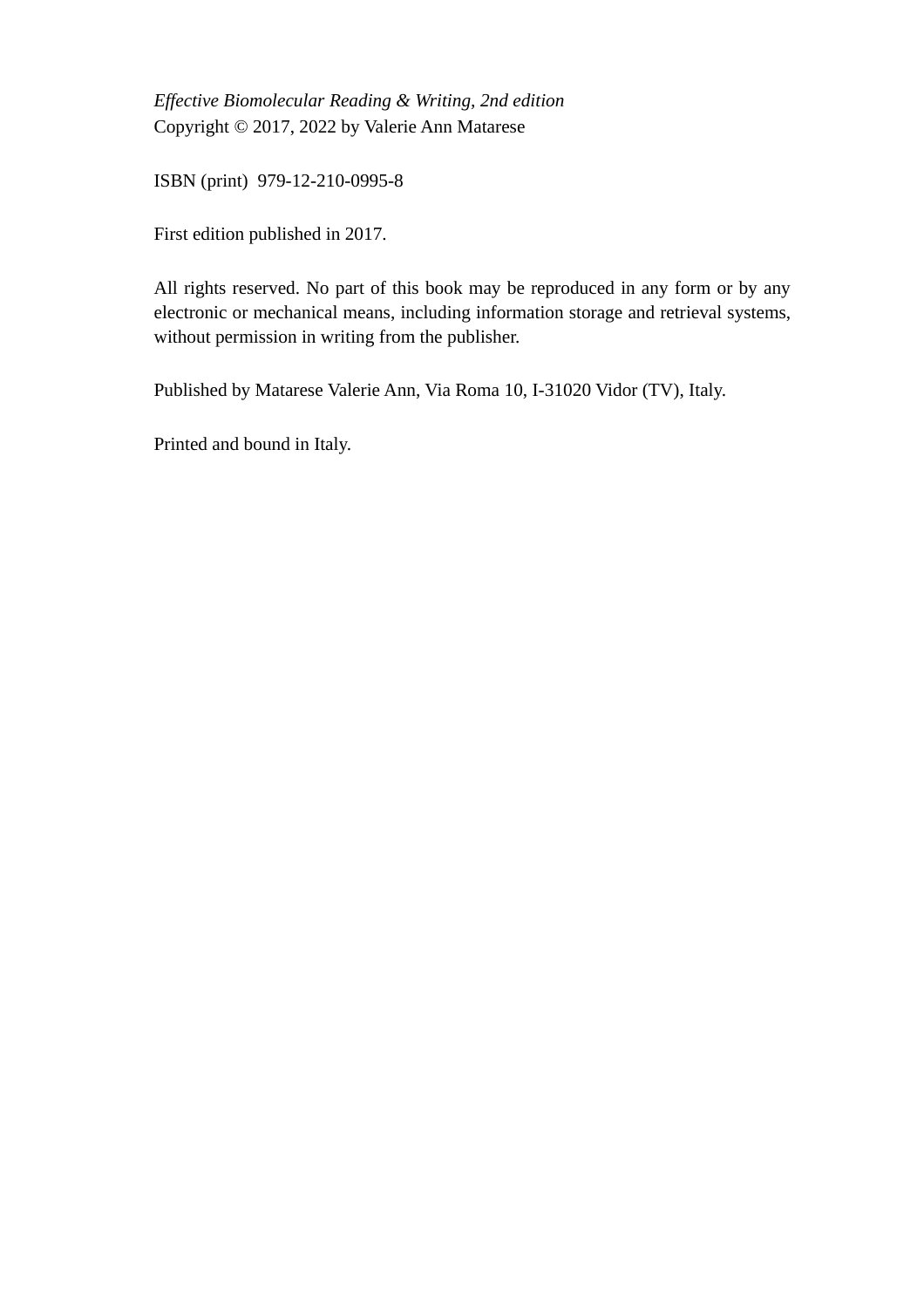# **Table of Contents**

|  | Beyond citation: reporting the ideas of others while maintaining text originality86 |  |  |  |
|--|-------------------------------------------------------------------------------------|--|--|--|
|  |                                                                                     |  |  |  |
|  |                                                                                     |  |  |  |
|  |                                                                                     |  |  |  |
|  |                                                                                     |  |  |  |
|  |                                                                                     |  |  |  |
|  |                                                                                     |  |  |  |
|  |                                                                                     |  |  |  |
|  |                                                                                     |  |  |  |
|  | Conducting a critical appraisal of biomedical research articles101                  |  |  |  |
|  |                                                                                     |  |  |  |
|  |                                                                                     |  |  |  |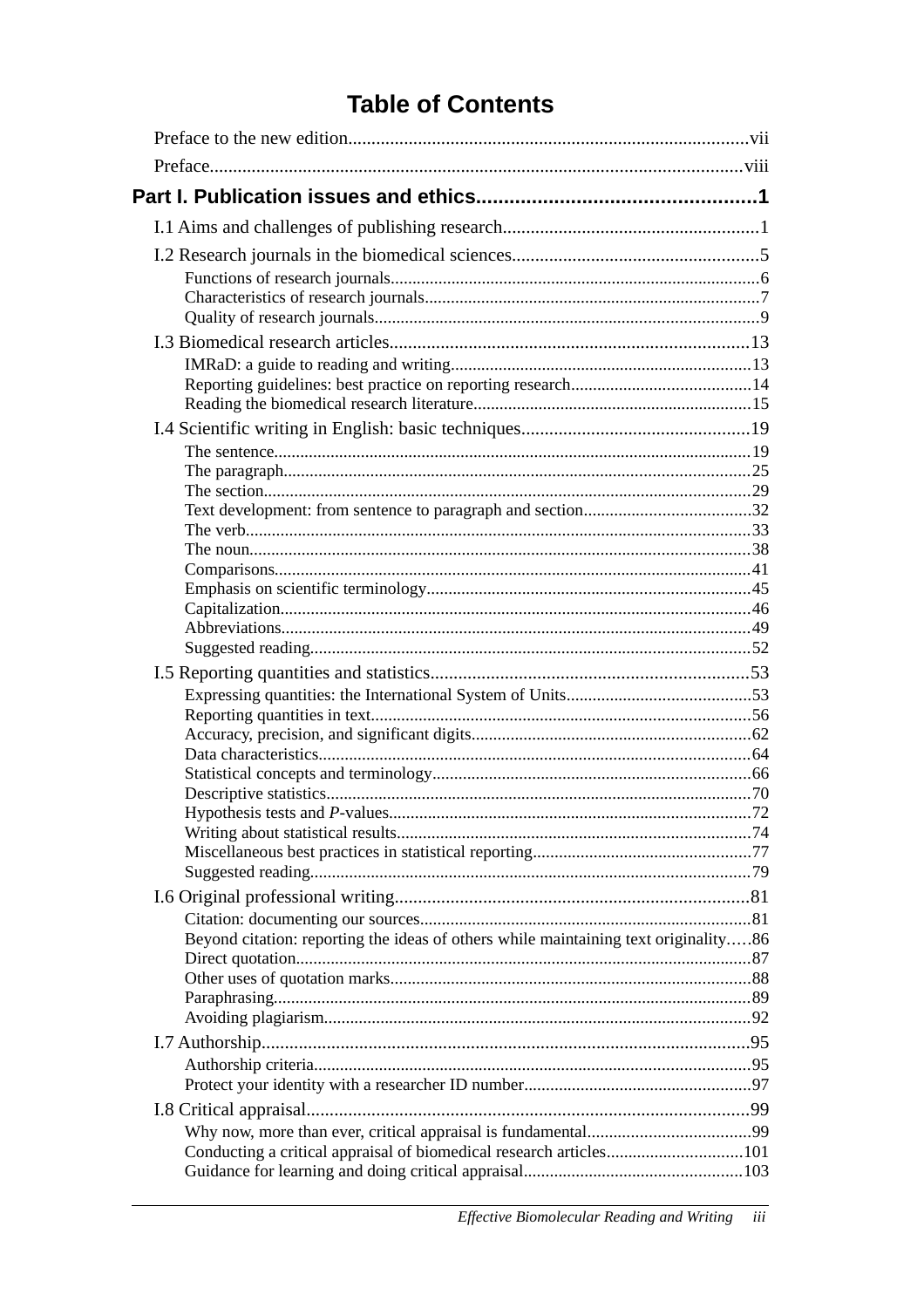| A reviewer's report: written for both the journal editor and the authors111 |  |
|-----------------------------------------------------------------------------|--|
|                                                                             |  |
|                                                                             |  |
|                                                                             |  |
|                                                                             |  |
|                                                                             |  |
|                                                                             |  |
|                                                                             |  |
|                                                                             |  |
|                                                                             |  |
|                                                                             |  |
|                                                                             |  |
|                                                                             |  |
|                                                                             |  |
|                                                                             |  |
|                                                                             |  |
|                                                                             |  |
| Drafting - a logical, efficient approach to writing, section by section137  |  |
|                                                                             |  |
|                                                                             |  |
|                                                                             |  |
|                                                                             |  |
|                                                                             |  |
| Common errors in Materials and Methods sections and how to avoid them156    |  |
|                                                                             |  |
|                                                                             |  |
|                                                                             |  |
| Common errors in Introduction sections and how to avoid them164             |  |
|                                                                             |  |
|                                                                             |  |
|                                                                             |  |
| Common errors in Discussion sections and how to avoid them170               |  |
|                                                                             |  |
| II.7 Revising for coherence, content, clarity, and chances of acceptance171 |  |
| Balance the Introduction, Methods, Results, and Discussion171               |  |
|                                                                             |  |
|                                                                             |  |
|                                                                             |  |
|                                                                             |  |
|                                                                             |  |
|                                                                             |  |
|                                                                             |  |
|                                                                             |  |
|                                                                             |  |
|                                                                             |  |
|                                                                             |  |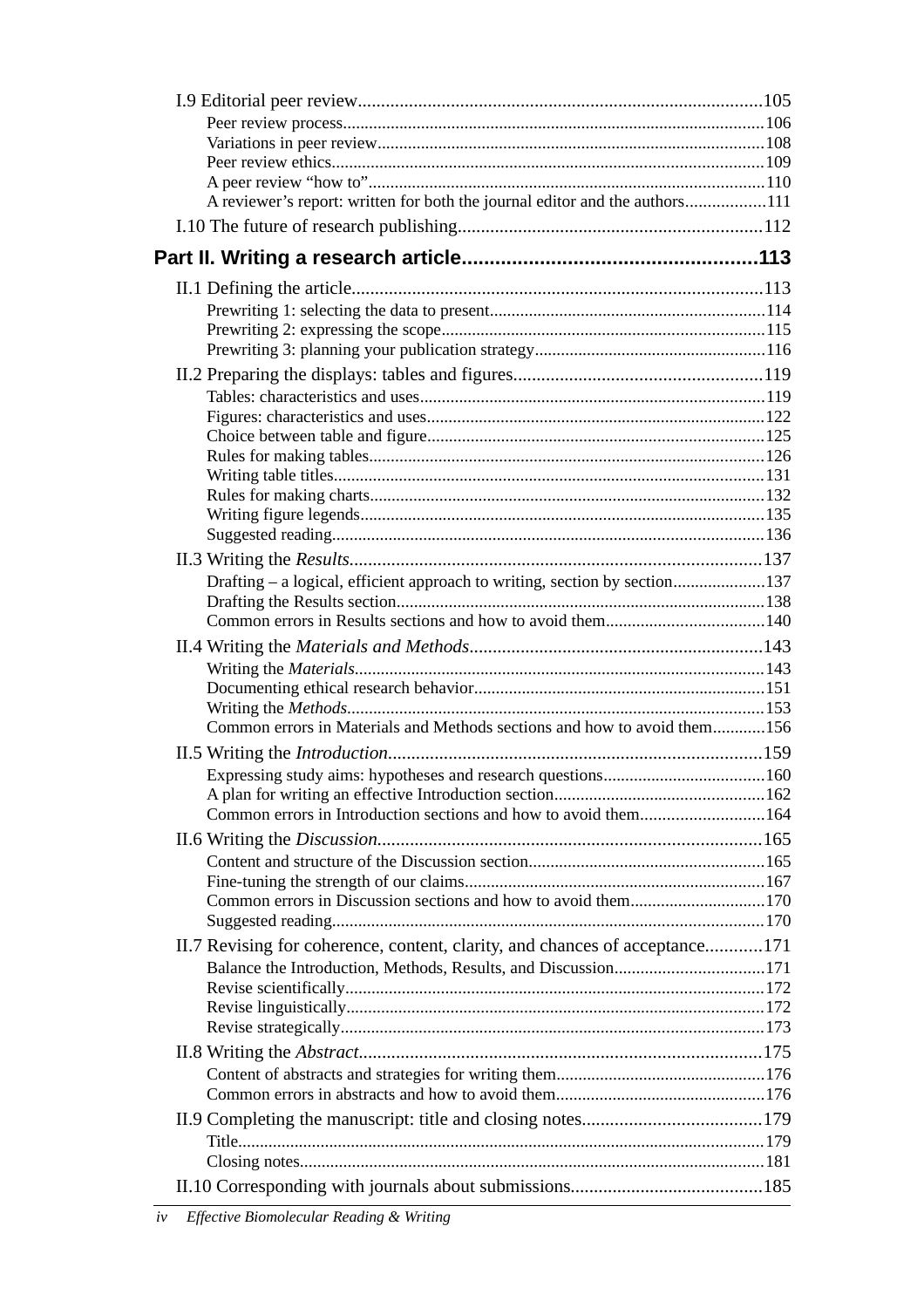# **Tables**

| Table I.1: Features of open and closed access at biomedical research journals9 |  |
|--------------------------------------------------------------------------------|--|
| Table I.2: Steps of the scientific method and sections of a research article13 |  |
| Table I.3: Uses of transition words and phrases, and common examples27         |  |
|                                                                                |  |
|                                                                                |  |
|                                                                                |  |
| Table I.7: Citation patterns for the Introduction and Discussion sections83    |  |
|                                                                                |  |
|                                                                                |  |
|                                                                                |  |
|                                                                                |  |
| Table II.4: Examples of main verbs that can introduce a that-clause168         |  |
| Table II.5: Hedging in a that-clause, from strongest to least strong169        |  |
| Table II.6: Common errors in abstracts and strategies to avoid them177         |  |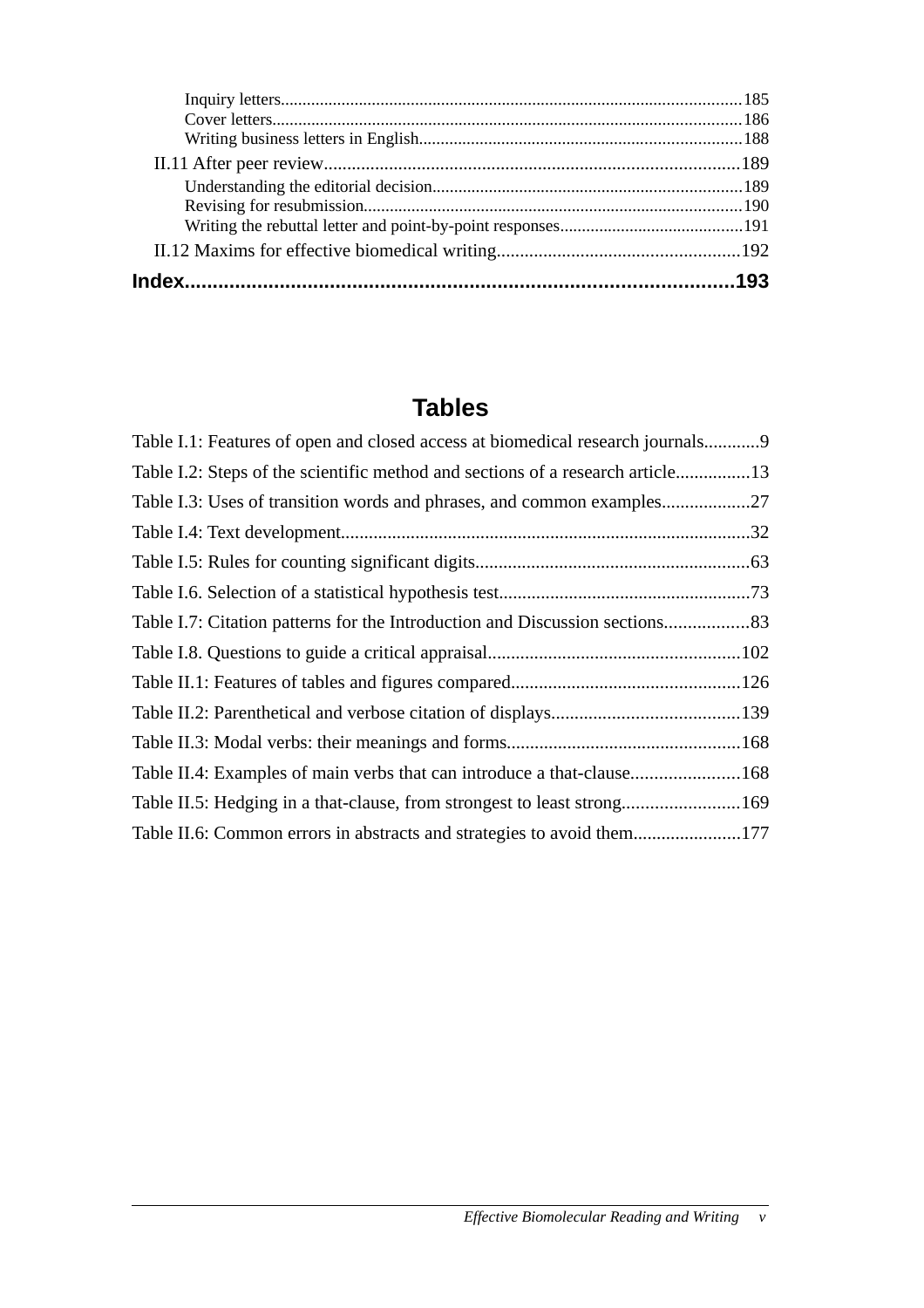# **Figures**

#### **Boxes**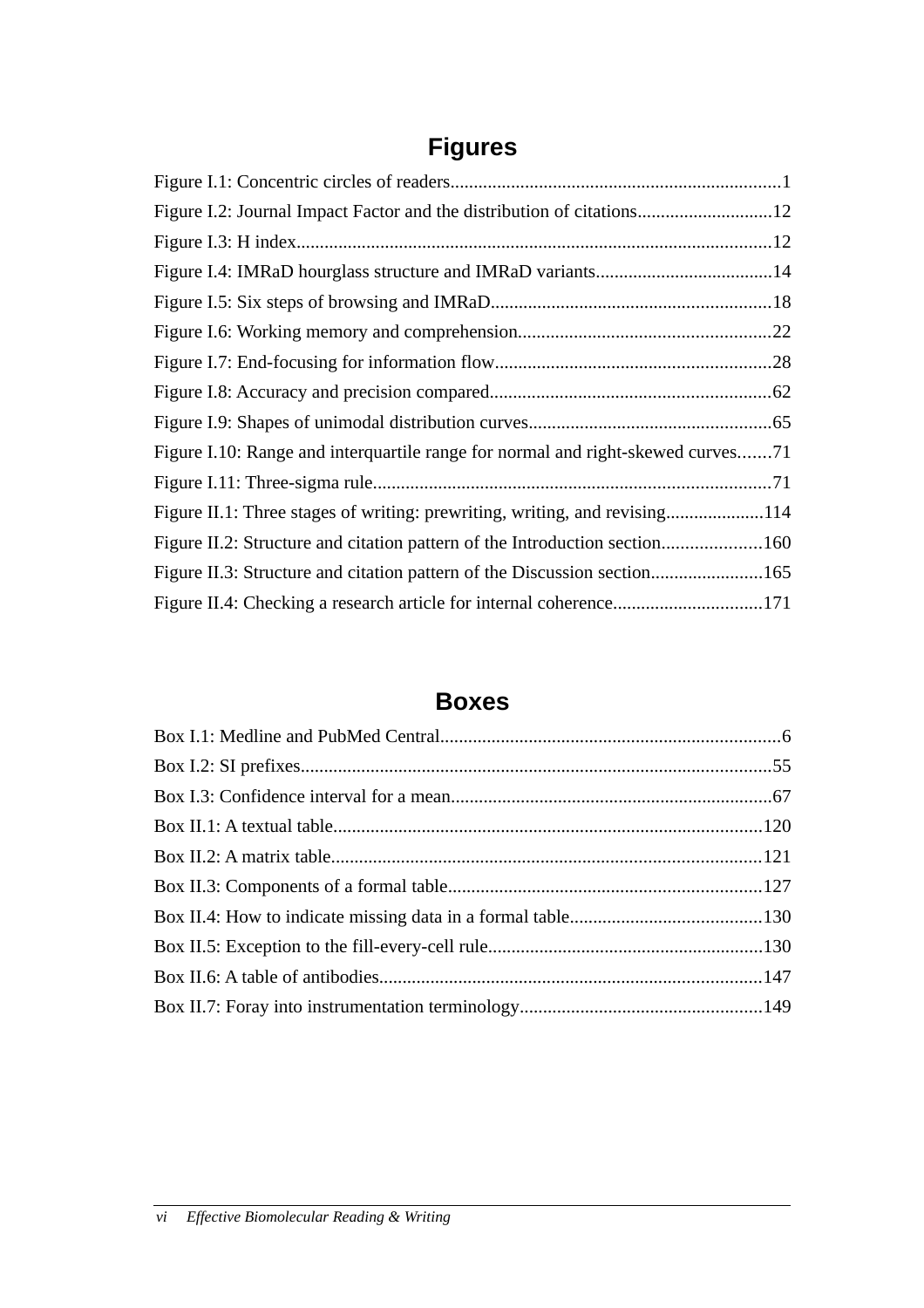#### Preface to the new edition

Five years have passed since the first edition of this handbook was compiled from a mass of lecture notes for Effective Biomedical Writing, an intensive practical course designed for doctoral students and early career researchers. During this period, several topics of research writing and publishing underwent substantial changes. Moreover, through successive editions of the course, it became clear that certain chapters needed revision to provide more effective instruction.

The second edition of *Effective Biomolecular Readina and Writina* presents new and revised content. In particular, Chapter I.5, "Reporting quantities and statistics", has been entirely rewritten to incorporate important changes in the International System of Units, provide greater guidance on sentence structure for statistics, and explain and illustrate an emerging paradigm of statistical reporting now required by some medical journals. Chapter II.2, "Preparing the displays: tables and figures", has been revised to provide more advice and instruction on choosing types of charts, making tables and figures, and writing table titles and figures legends. Short bibliographies of suggested reading material have been added to conclude some chapters, and new tables, figures, and boxes address niche topics that were proving difficult to course participants.

This volume is now accompanied by a supplement with additional illustrations, examples, and practice questions. Course participants receive the supplement as PDF files in installments, before most lessons. Participants are requested to read the relevant chapter (indicated in the course program) both before each lesson, to familiarize themselves with the terminology, and *afterward*, to reinforce the concepts. When the course is over, the handbook will serve as a handy reference to participants as they advance in their research careers.

I wish to express my gratitude to prior course participants for their questions, comments, and writing examples, which have informed me of the real needs of early career researchers learning to write research articles in good scientific English. I hope the revised edition provides clearer explanations and better examples from which to learn this enormous, powerful skill of scientific communication.

> Valerie Matarese Vidor, April 2022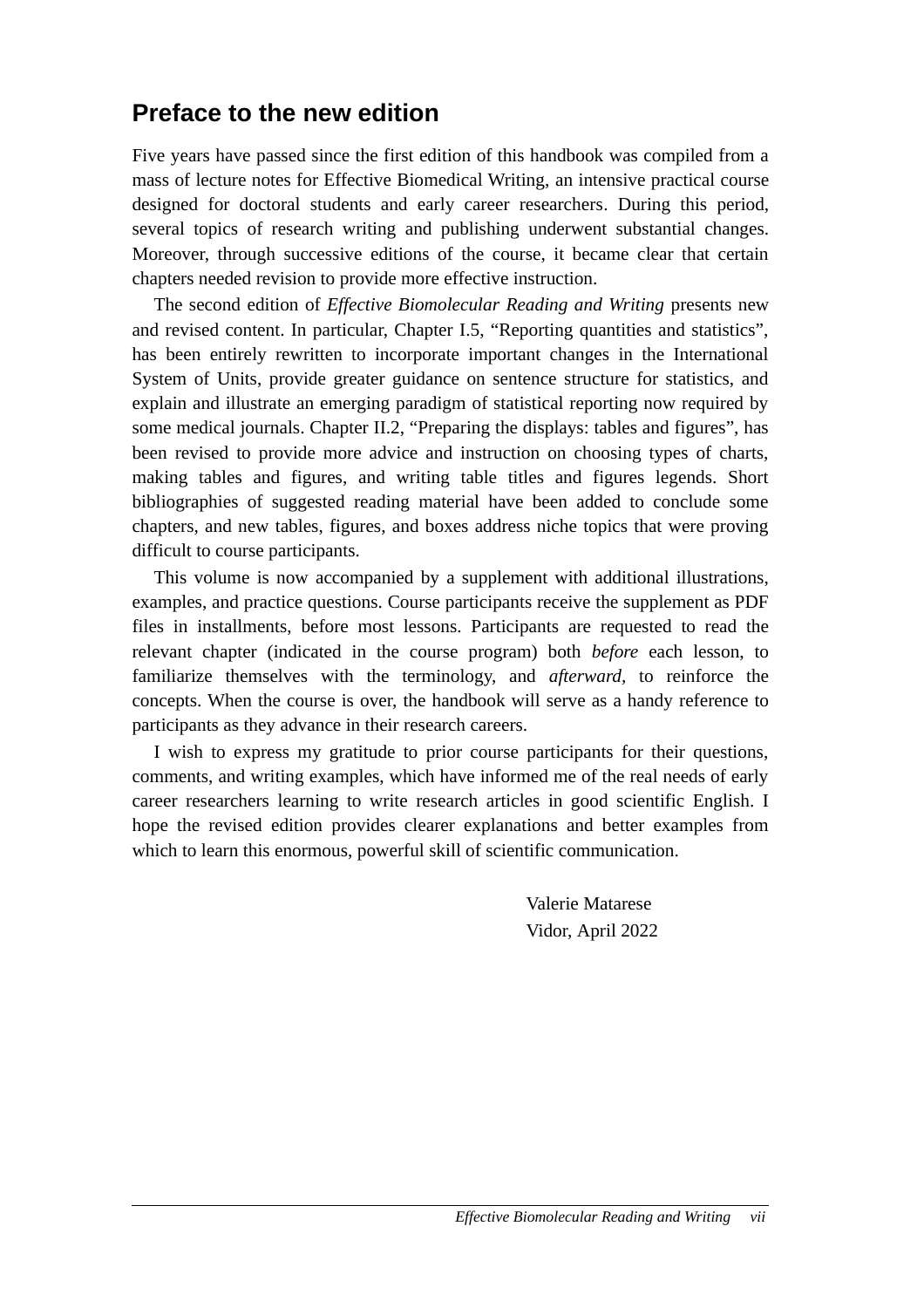## **Preface**

This handbook is intended as a support text for "Effective Biomedical Writing," an intensive practical course designed for doctoral students and early career researchers. It is written for young scholars who use English as an additional language, especially those unfamiliar with the speech of a native English speaker. Accordingly, it presents the content of the lectures but not all the examples and exercises used in class. The language used is American English but the text addresses issues of writing in British English as well, with explanations of differences in terminology and usage between the two languages.

Course participants are recommended to read the relevant lecture notes both before each lesson (to familiarize themselves with the vocabulary) and afterward (to reinforce the concepts). They are also asked to bring this handbook to every lesson. The handbook will also serve as a reference for course participants after the course is over. For this reason, it is organized in two parts, the first dealing with the issues and ethics of research publication and the second describing methods for writing scientific articles. This is not the same organization as that of the class work, as each day of the course addresses topics from both parts of the handbook. The accompanying program indicates which topics are dealt with on each day.

This volume is a work in progress. It has developed from several editions of the course given in different formats over 10 years. I gratefully acknowledge the comments and feedback of course participants, both those of prior editions and of the present, for sharing their views on the effectiveness of the explanations and for providing teaching examples from their writings. I am also indebted to my international colleagues who have shared their own approaches to teaching research writing through their publications, their presentations at professional meetings, and their contributions to Supporting Research Writing, a book I edited and published in 2013. This handbook nonetheless still needs improvement. As researchers do when drafting research articles, I will revise, and revise and revise!

> Valerie Matarese Vidor, February 2017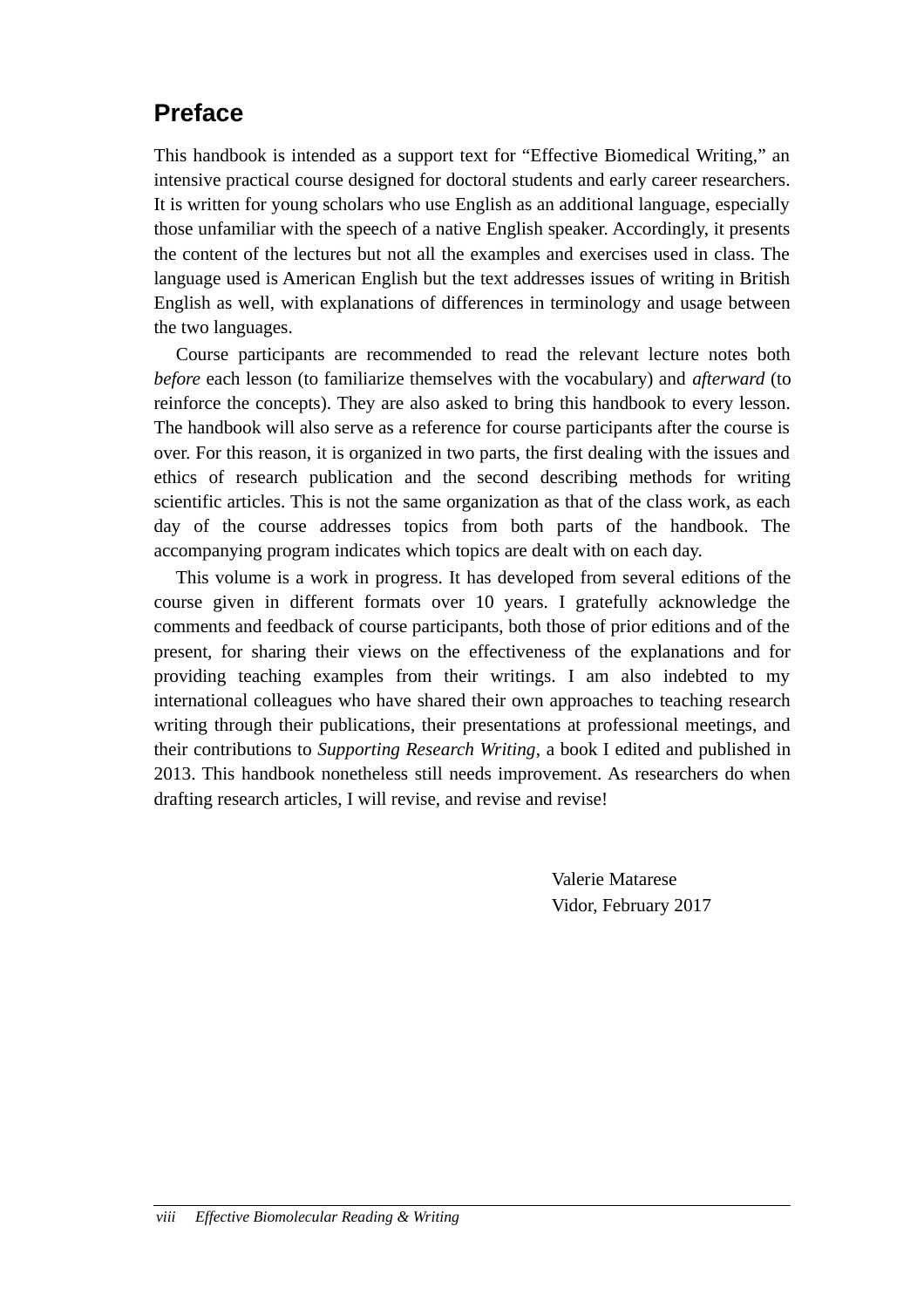# **Part I. Publication issues and** ethics

#### 1.1 Aims and challenges of publishing research

The research article, or research paper, is today considered a researcher's main output, that is, the product of a researcher's activities that counts the most towards status and career. Researchers produce other things, of course, such as review papers, commentary, peer review reports, patents, software, and data sets, and there are efforts to give these types of output greater attention. But for now, in this course, our focus is on the research article.

Why do researchers write and publish research articles? Many of us say that, by publishing, we advance knowledge by adding new findings to the scientific knowledge base. We leave a **permanent record** of our work, so that we can get **due** credit for our discoveries: we lengthen our CVs and we get recognized, by being invited to present our work at meetings, being promoted to higher academic positions, and so on. By publishing, we also get **feedback**, as the article is critiqued in letters to the editor and, increasingly, in comments posted online. And, hopefully, the study gets **independent verification** by being repeated by others, who confirm the findings. Only once a study is replicated and validated in this way can it really advance knowledge – this is a tenet of the scientific method.

By publishing, we communicate with a broad group of readers. In the narrowest sense, we communicate with researchers working in the same field as colleagues namely our and us. competitors. They form a minority of all our readers, however, and can be thought to represent the innermost of a set of concentric circles of readers (Figure I.1). Broadening out to the next circle. we communicate with researchers in other fields, some closely related but many more working in distant fields wishing to understand the Figure I.1: Concentric circles of readers biological broader picture of



phenomena. Our readers are not only scientists but also persons whose work intersects with research, for example grant funders and university administrators who make decisions that affect our careers. The literature is also read by science writers, journalists, health policy-makers, patients, activists, and even the average person (perhaps to understand a disease). The outer circle of readers has different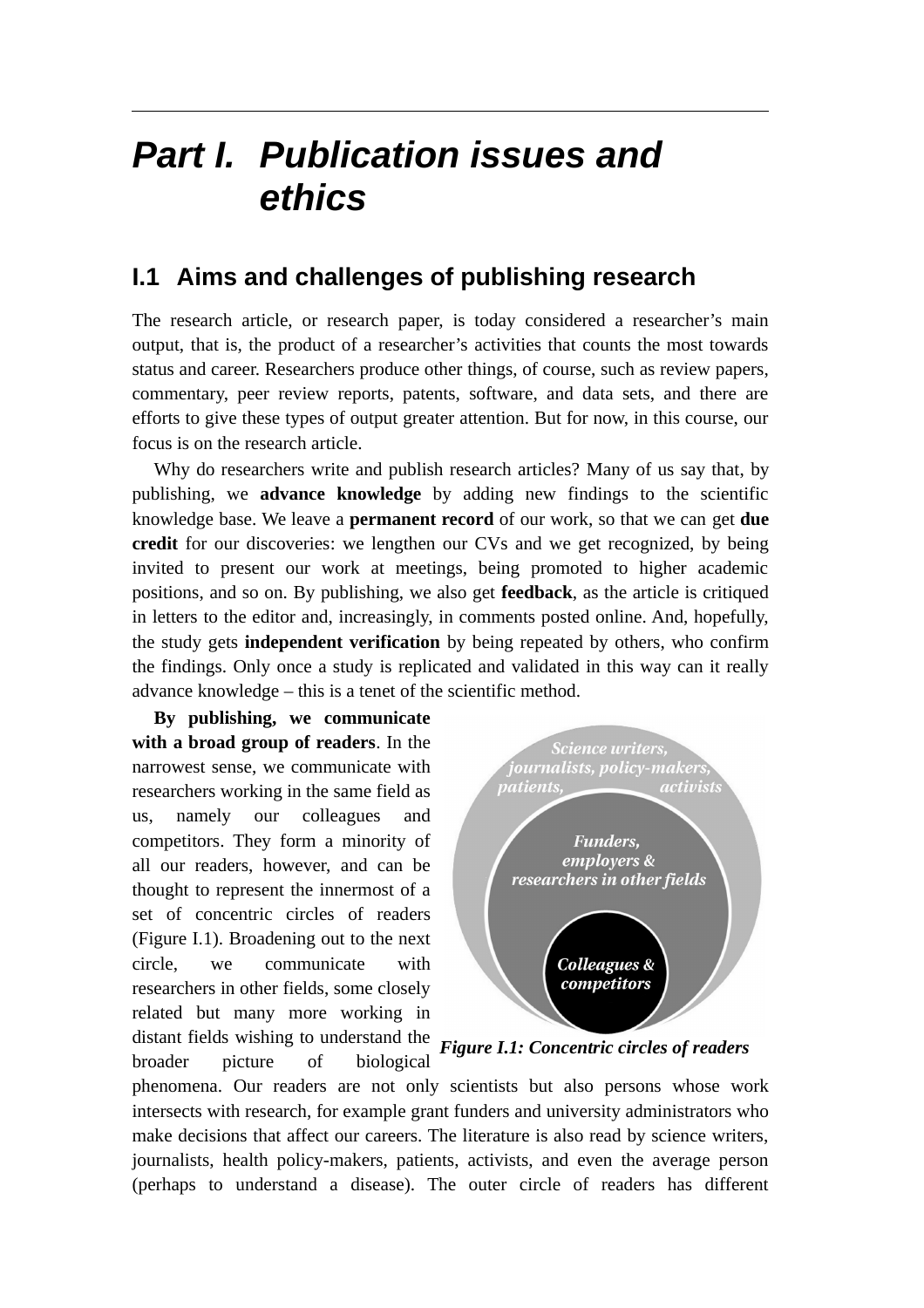information needs and reads research articles differently from how the inner circle reads. If we address all these readers when writing, our work will have greater impact, and the visibility of our research efforts will be optimized.

So what makes a good research article? To start, good research: Our study addressed a timely, important scientific topic. We formulated a clear study question and designed a series of powerful experiments able to provide a reliable answer. Our research materials were of high quality, the individual experiments were skillfully executed, and the data were accurately collected, analyzed, and interpreted, leading to meaningful conclusions. But there's more.

**Equally important is good reporting:** The Introduction section of our research article clearly states the context of the research and justifies why the study was done, helping readers understand the study's relevance. The materials and methods are accurately described in enough detail for the research to be repeated and, ideally, confirmed by multiple teams of other researchers; this supports the study's reproducibility. The results are fully documented (in figures and tables) and clearly explained, providing the evidence. The conclusions are based on the reported evidence: this is our **scientific advance**. And, overall, the writing is clear (easily and quickly understood), precise (not vague or ambiguous), original (not copied or recycled), and efficient (not unnecessarily verbose or sophisticated). The text has a forward flow of information, the arguments are sound, and the prose is readerfriendly: this is our scientific voice emerging from the page and communicating with our readers.

Many published research articles lack these features. Even though journals choose articles to publish on the basis of a positive peer review, not all journals set highenough standards for acceptance. We may therefore find ourselves reading articles with ambiguous wording or insufficient methodological details. We may judge a study to be underpowered or have an imperfect statistical analysis. We may even repeat the reported experiments in our own lab but not get the same results, concluding that part or all of the study is irreproducible.

Irreproducible research articles are often the product of poor scientific practices. Studies may be poorly designed: the methods or biological models may be inappropriate for the study question, or the controls may be inadequate and the statistical tests unsuited for the type of data. The chemical reagents and biological specimens may be impure, contaminated, degraded, or mislabeled, or they may be uncharacterized or not validated for the specific use in the study. The methods may not be executed to perfection, with uncontrolled environmental variables and instrumental error interfering with the collection of reliable data, and the data analysis may be corrupted by sample mix-up and spreadsheet errors. Finally, the investigators' objectivity in analyzing the data may be clouded due to a fervent belief in the tested hypothesis, leading to a biased interpretation.

Irreproducibility can also be due to poor reporting. In the published report, the methods may be described in an unclear, incomplete or inaccurate manner, and the results may be only a selection of the "best" data that fit a hypothesis but that do not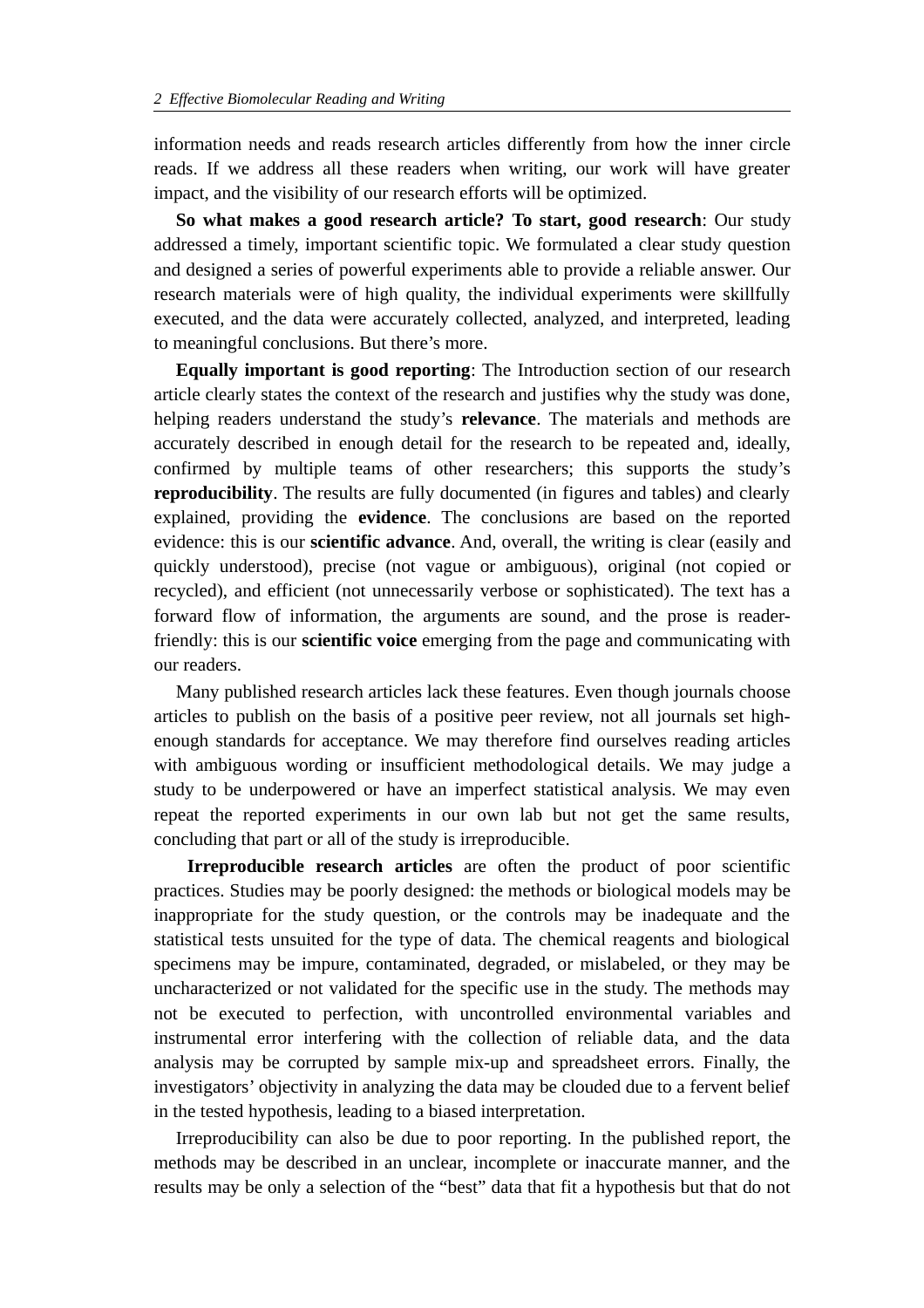tell the whole story. Sometimes, irreproducibility is due to research misconduct behavior that is improper and not conforming to standards and expectations of a scientist. Misconduct may involve negligence (i.e. lack of care or attention), dishonesty, or fraud (i.e. deliberate deception), for example. Two particular types of misconduct can lead to irreproducibility:

- Falsification is the manipulation of an experiment or its data to show a desired effect or to prove a hypothesis. It may involve altering the research materials or instruments to generate false data or, after an experiment, manually changing numerical data or using graphics software to alter images of gel blots, for example.
- Fabrication is the making up of data and reporting them as if they were real. It includes both inventing numerical data and claiming that images (e.g. of gels or cells) are different than they really are.

So, research articles may be irreproducible because of poor research practices, poor reporting, or misconduct. One study estimated that over 50 % of published preclinical research articles have problems with reproducibility.<sup>1</sup> Most often, the problems are not clearly identified and made public. Sometimes, corrections to problematic articles are published. Only in rare cases are articles of irreproducible research removed from the literature by a formal process called retraction. Retraction is not an easy process. It requires an investigation by the journal, often involving the research institute too, and difficult editorial decisions. A retraction notice must be published, and the authors may dispute the decision. Only about 0.01 % of all articles indexed in Medline have been retracted, for various reasons (not limited to irreproducibility). Retraction is certainly not a solution for irreproducibility.

The very real problem of irreproducibility corresponds to an enormous amount of research waste, defined as the ineffective, unproductive spending of research funds and researchers' time and effort. Irreproducible articles cause other researchers to waste time and money doing experiments that cannot succeed; research advances more slowly than it should, and our desired goals  $-$  a new therapy, for example, take longer to achieve. The topic of irreproducibility and



research waste is getting much attention in both the scientific community and general press, and journals, funders, and universities are working to help researchers identify the causes and implement solutions.

Initiatives being implemented today for reproducible research include: removal of word limits on the Methods section of research articles to allow full reporting; development of checklists to help authors include all the necessary information for a study's replication; encouragement of the sharing of data, materials, and software; and the establishment of best practices for reporting biological reagents such as antibodies and cell lines. These changes aim to develop a more rigorous publication culture among researchers, and they require researchers to be ever more familiar with

<sup>1</sup> See Freedman et al. (PLoS Biol. 2015;13(6):e1002165) and references therein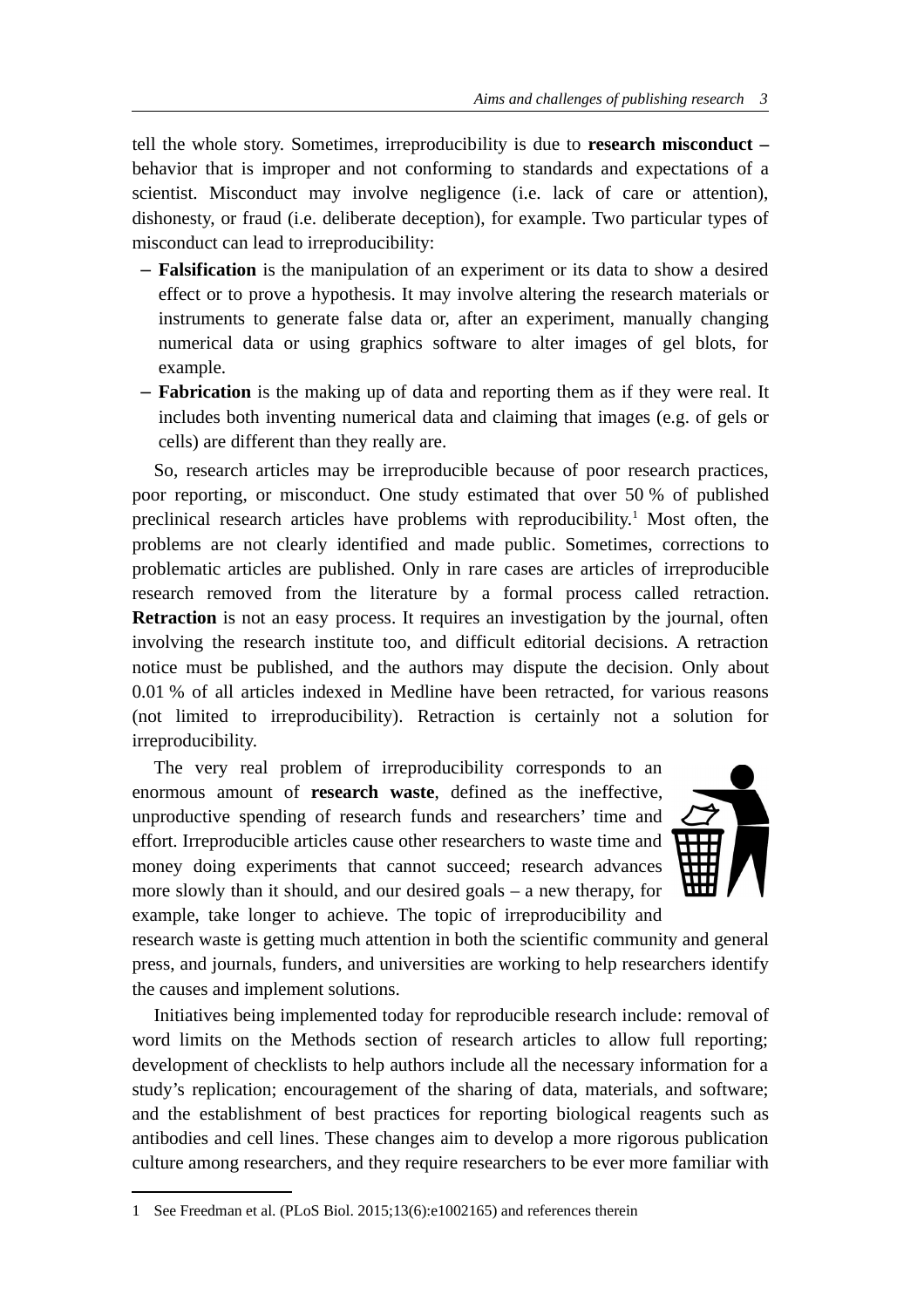the requirements of "publishability" in terms of both the language skills needed for reporting and the skills in communicating scientific-technical content according to current best practices. Therefore, this course dedicates equal time to issues of writing for publication and to methods for presenting content in a research article according to international standards. For this reason, this course manual is divided into two parts, and the lessons alternate between both parts of the manual as the course progresses.